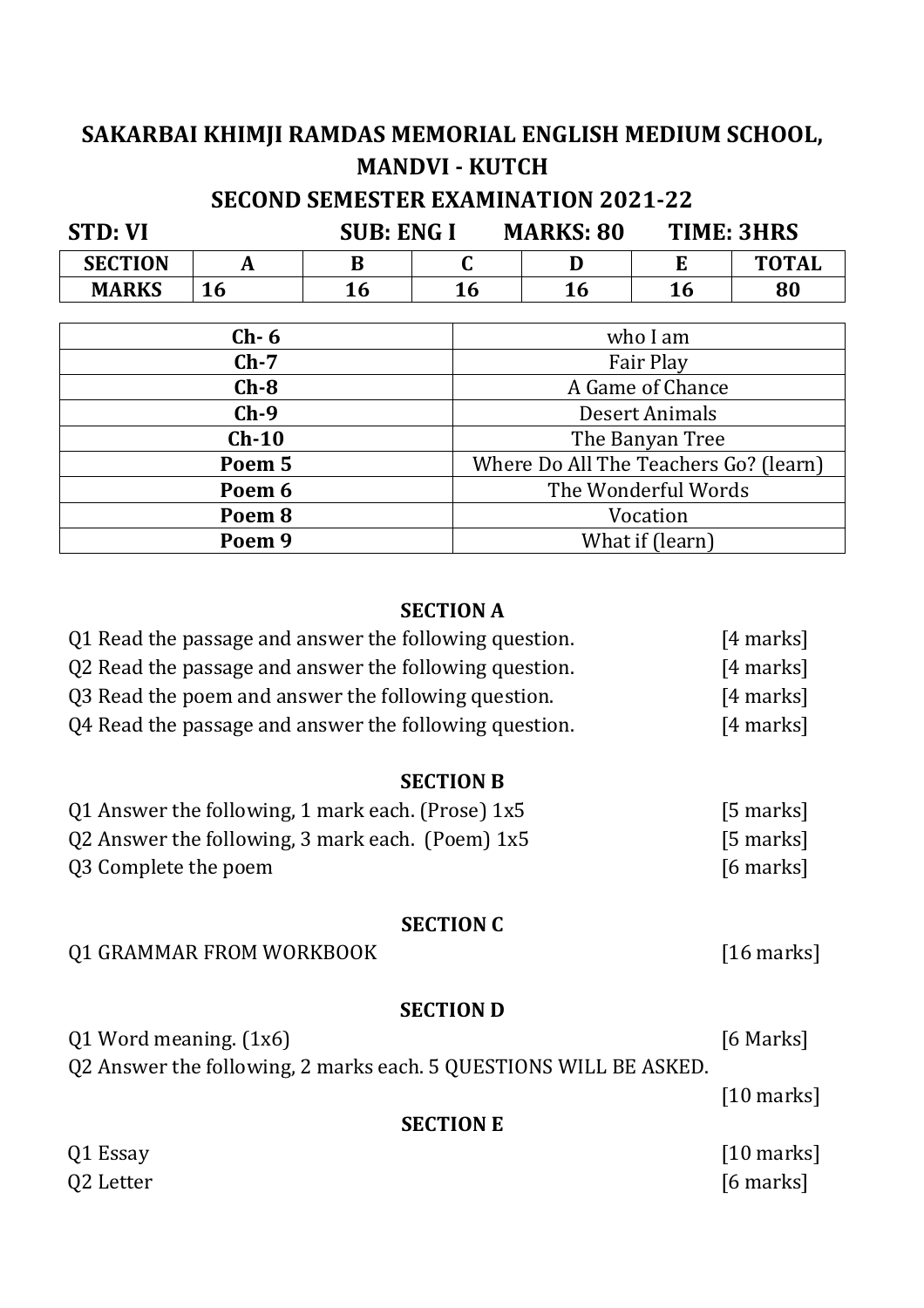## **SAKARBAI KHIMJI RAMDAS MEMORIAL ENGLISH MEDIUM SCHOOL, MANDVI - KUTCH SECOND SEMESTER EXAMINATION 2021-22**

| <b>STD: VI</b> |    | <b>SUB: ENG II</b> |           | <b>MARKS: 80</b> |    | TIME: 3HRS   |  |
|----------------|----|--------------------|-----------|------------------|----|--------------|--|
| <b>SECTION</b> |    | В                  |           |                  |    | <b>TOTAL</b> |  |
| <b>MARKS</b>   | 16 | 16                 | <b>16</b> | 16               | 16 | 80           |  |

#### **SYLLABUS**

| Ch.No | <b>Chapter Name</b> | Ch.No | <b>Chapter Name</b> |
|-------|---------------------|-------|---------------------|
| 10    | Transitive and      | 17    | Direct and indirect |
|       | intransitive verbs  |       | speech              |
| 11    | Voice               | 24    | Report writing      |
| 12    | Subject-verbs       | 25    | Diary entry         |
|       | agreement           |       |                     |
| 13    | Adverbs             | 26    | Letter writing      |
| 14    | Preposition         | 27    | Invitations         |
| 15    | Conjunctions        | 28    | Words               |
| 16    | Punctuation         | 29    | Listen and speak    |

#### **SECTION – A**

Q.1 Underline the verbs in the following sentences and tell in each case whether the verb is transitive or intransitive where the verb is transitive, name the object [6 Marks]

Q.2 Define [6 Marks]

Q.3 Complete the following sentences with appropriate conjunctions [4 Marks]

#### **SECTION – B**

| Q.1 Fill in each blanks with a verb in agreement with its subject | [6 Marks] |
|-------------------------------------------------------------------|-----------|
|-------------------------------------------------------------------|-----------|

Q.2 Insert the correct preposition in each of the following sentences [6 Marks]

Q.3 Change the following sentences into indirect speech [4 Marks]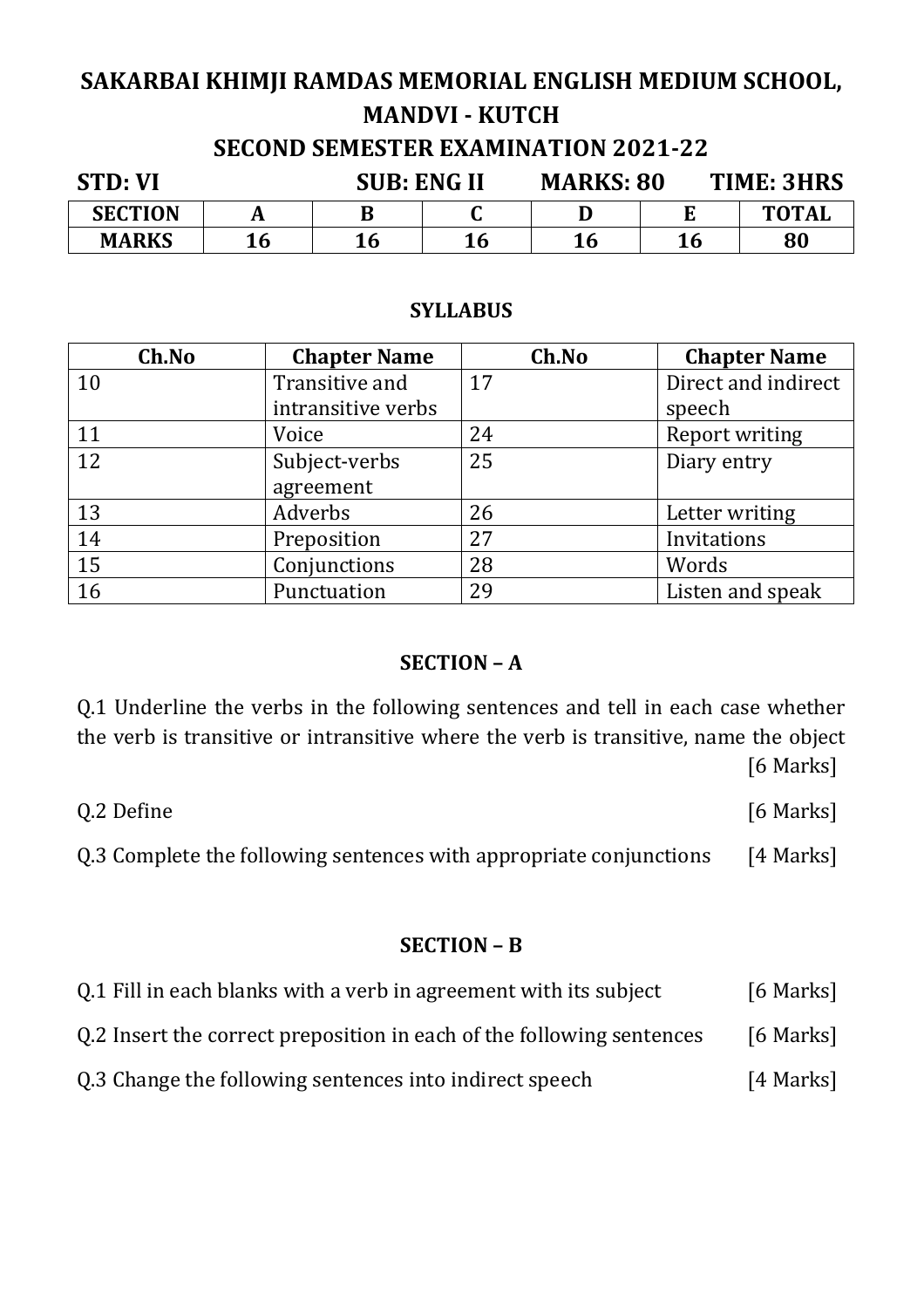## **SECTION – C**

| Q.1 Punctuate the following sentences. Use capitals where necessary                                             | [6 Marks] |
|-----------------------------------------------------------------------------------------------------------------|-----------|
| Q.2 Rewrite the following sentences in passive voice                                                            | [6 Marks] |
| Q.3 Form new words from the following words using ory- ery or ary make any<br>other changes that are necessary. | [4 Marks] |

### **SECTION – D**

| 0.1 Choose the correct word to complete the following sentence. | [6 Marks] |
|-----------------------------------------------------------------|-----------|
| 0.2 Complete the table of degree of comparison                  | [6 Marks] |
| Q.3 Underline the conjunctions in the following sentences.      | [4 Marks] |

## **SECTION – E**

| Q.1 Complete each sentences with a phrasal verb choosing the correct option. |           |
|------------------------------------------------------------------------------|-----------|
|                                                                              | [5 Marks] |
| Q.2 Invitations                                                              | [5 Marks] |
| Q.3 Report writing                                                           | [6 Marks] |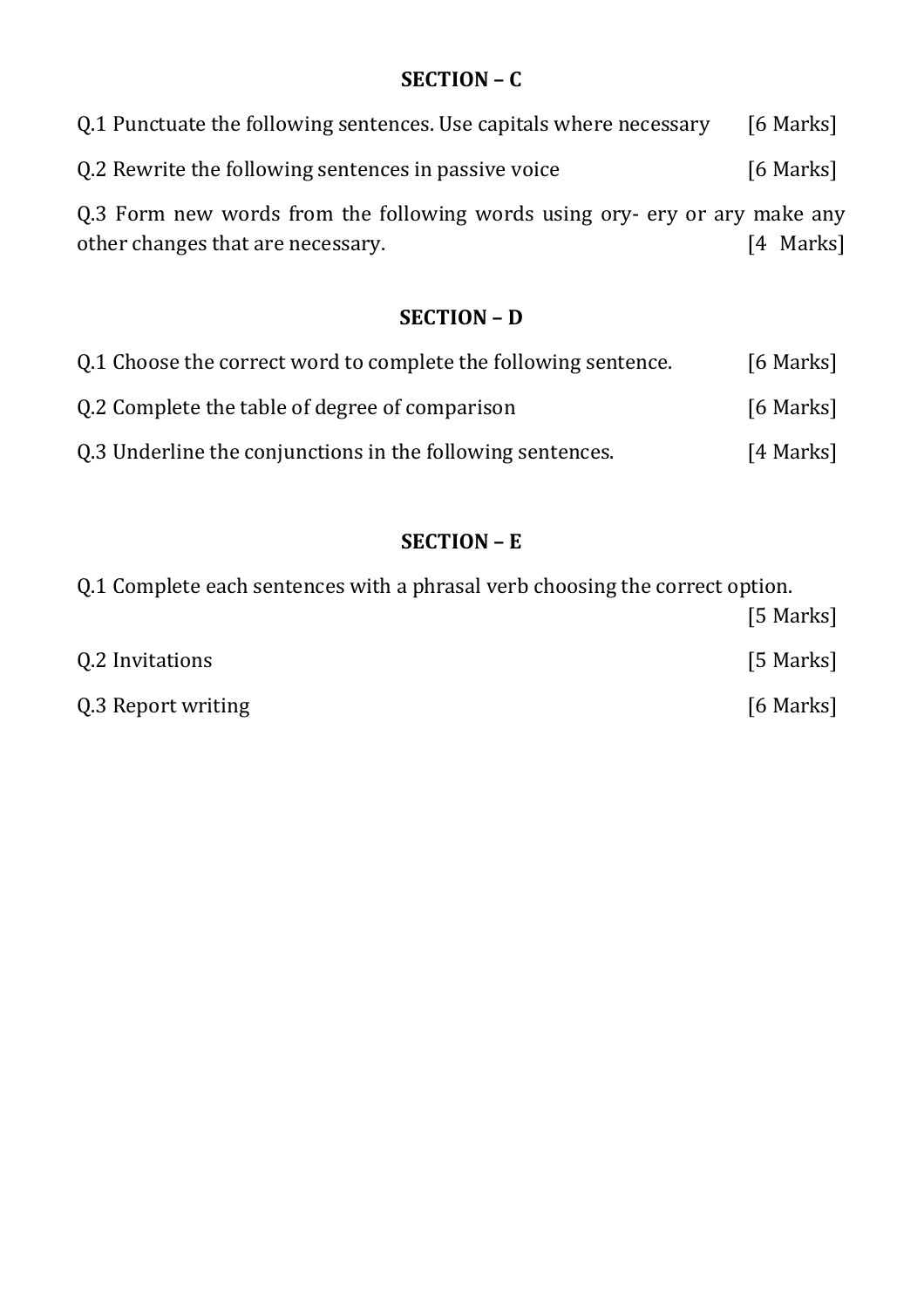## **SAKARBAI KHIMJI RAMDAS MEMORIAL (ENG. MED) SCHOOL**

### **SECOND SEMESTER EXAMINATION 2021-22**

| STD: 6th       |  | <b>SUBJECT: GUJARATI</b> |  | <b>MARKS: 80</b> |              |
|----------------|--|--------------------------|--|------------------|--------------|
|                |  |                          |  |                  |              |
| <b>SECTION</b> |  |                          |  |                  | <b>TOTAL</b> |

**MARKS 20 20 20 20 80**

| Ch8 -ચરણોમાં                 | Ch13-ભારત રત્ન: ડી. આંબેડકર       |
|------------------------------|-----------------------------------|
| $Ch9-552$                    | Ch14- ઊડે રે ગુલાલ                |
| Ch10-ભૂલની સજા               | Ch15-સુભાષિતો                     |
| $Ch11-\hat{\&}$ sીળી (learn) | Ch4-મૂલ્યવાન ભેટ(પુરક વાચન)       |
| Ch12-અપંગના ઓજસ              | Ch5-અમે બાંધવો સરદારના(પૂરક વાચન) |

# **[SECTION – A]**

| પ્ર.1  નીચેના દરેક પ્રશ્નોનાં ઉતર માટે આપેલા વિકલ્પો માંથી સાચો વિકલ્પ શોધીને તેનો |         |
|------------------------------------------------------------------------------------|---------|
| $\,$ ક્રમ અક્ષર પ્રશ્નની સામે આપેલા $\Box$ માં લખો                                 | 3ગુણ    |
| <u>પ્ર.2નીચેના પ્રશ્નોનાં ઉતર એક એક વાક્યોમાં લખો (1x4)</u>                        | $4$ ગુણ |
| <u>પ્ર.3નીચેના પ્રશ્નોનાં ઉતર લખો (2x3)</u>                                        | 6ગુણ    |
| પ્ર.4 ખાલી જગ્યા પુરો                                                              | 3ગુણ    |
| પ્ર.5 નીચેના વાક્યો કોણ બોલે છે તે લખો                                             | 4ગુણ    |

## **[SECTION–B]**

| પ્ર.6  નીચેના દરેક પ્રશ્નોનાં ઉતર માટે આપેલા વિકલ્પો માંથી સાચો વિકલ્પ શોધીને તેનો |         |
|------------------------------------------------------------------------------------|---------|
| ક્રમ અક્ષર પ્રશ્નની સામે આપેલામાં∏ લખો                                             | 3ગુણ    |
| પૂ.7 નીચેના પ્રશ્નો ના ઉતર એક-એક વાક્યમાં લખો (1x4)                                | 4ગુણ    |
| <u>પ્ર.8 નીચેના પ્રશ્નોનાં ઉતર લખો (2x3)</u>                                       | $6$ ગુણ |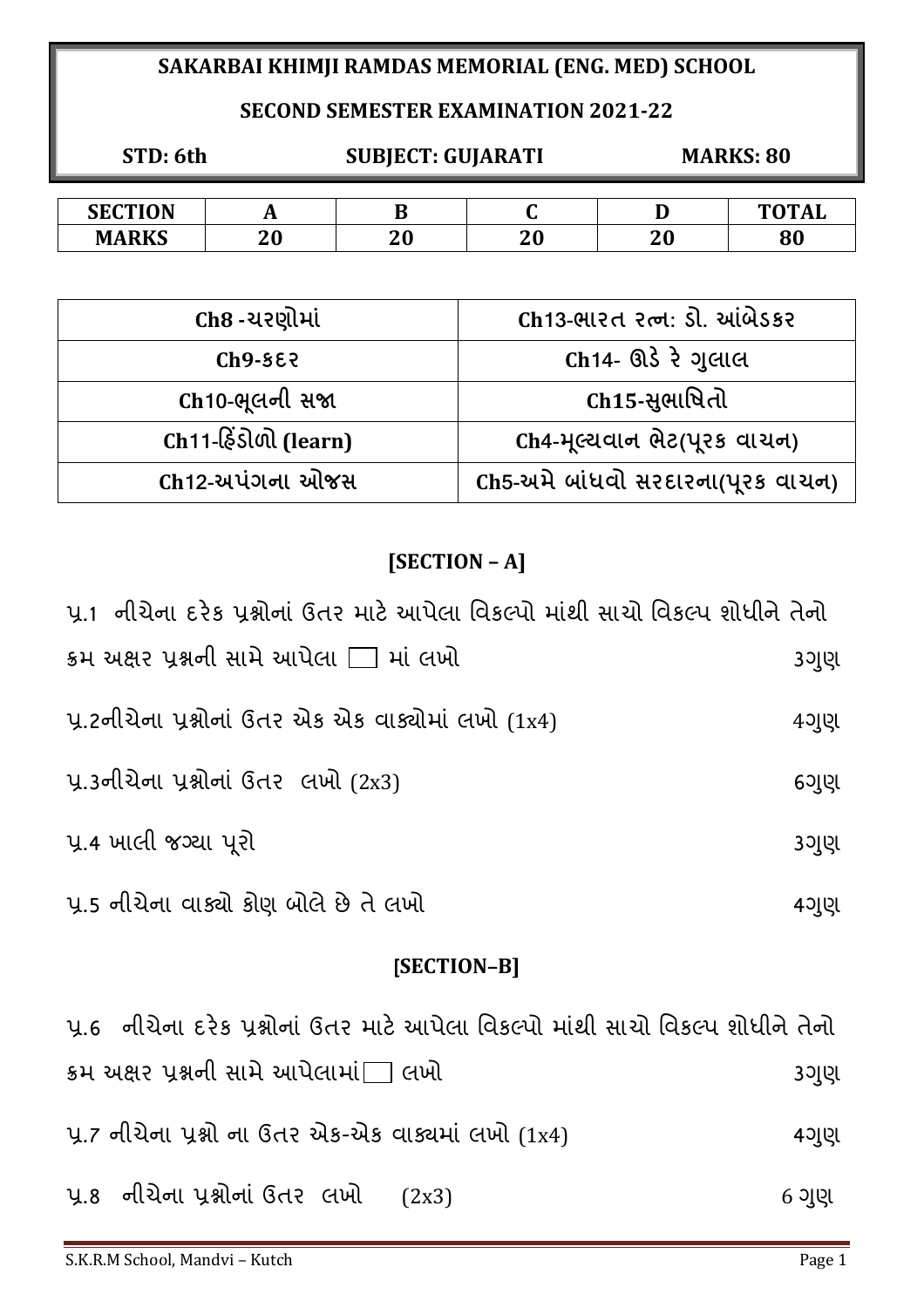| પ્ર 9ખાલી જગ્યા પૂરો                                | 3ગુણ    |
|-----------------------------------------------------|---------|
| પ્ર.10 નીચેની કાવ્યપંક્તિ પૂર્ણ કરો                 | $4$ ગુણ |
| [SECTION-C]                                         |         |
| **સૂચના મુજબ ઉતર લખો                                |         |
| પ્ર.11. નીચેના શબ્દો વાકચ માં પ્રયોગ કરો            | 2 ગુણ   |
| પ.12 નીચેના શબ્દો ના અર્થભેદ લખો                    | 2ગુણ    |
| પ્ર.13 જોડણી સુધારો લખો                             | 2ગુણ    |
| પ્ર.14 સમાનાર્થી શબ્દ લખો                           | $2$ ગુણ |
| પ્ર.15 વિરૂધ્ધાર્થી શબ્દ લખો                        | 2ગુણ    |
| પ્ર.16રૂઢિપ્રયોગ નો અર્થ આપી વાકયમાં પ્રયોગ કરો     | 4ગુણ    |
| પ્ર.17 શબ્દસમૂહ માટે એક શબ્દ આપો                    | 2ગુણ    |
| પ્ર.18 શબ્દકોશના ક્રમ માં ગોઠવો                     | 2ગુણ    |
| પ્ર. 19 નીચે આપેલી કુતિ સામે કર્તા નું નામ જણાવો    | 2 ગુણ   |
| [SECTION-D]                                         |         |
| પ્ર.20નીચેના માંથી એક વિષય પર નિબંધ લખો             | 7ગુણ    |
| પ્ર.21નીચેની કાવ્યપંક્તિઓનો વિચારવિસ્તાર  લખો.      | 5ગુણ    |
| પ્ર.22નીચે આપેલા કાવ્ય ને વાંચી પ્રશ્નોનાં જવાબ આપો | $4$ ગુણ |
| પ્ર.23નીચેના આપેલા ફકરાનું અનુલેખન કરો              | $4$ ગુણ |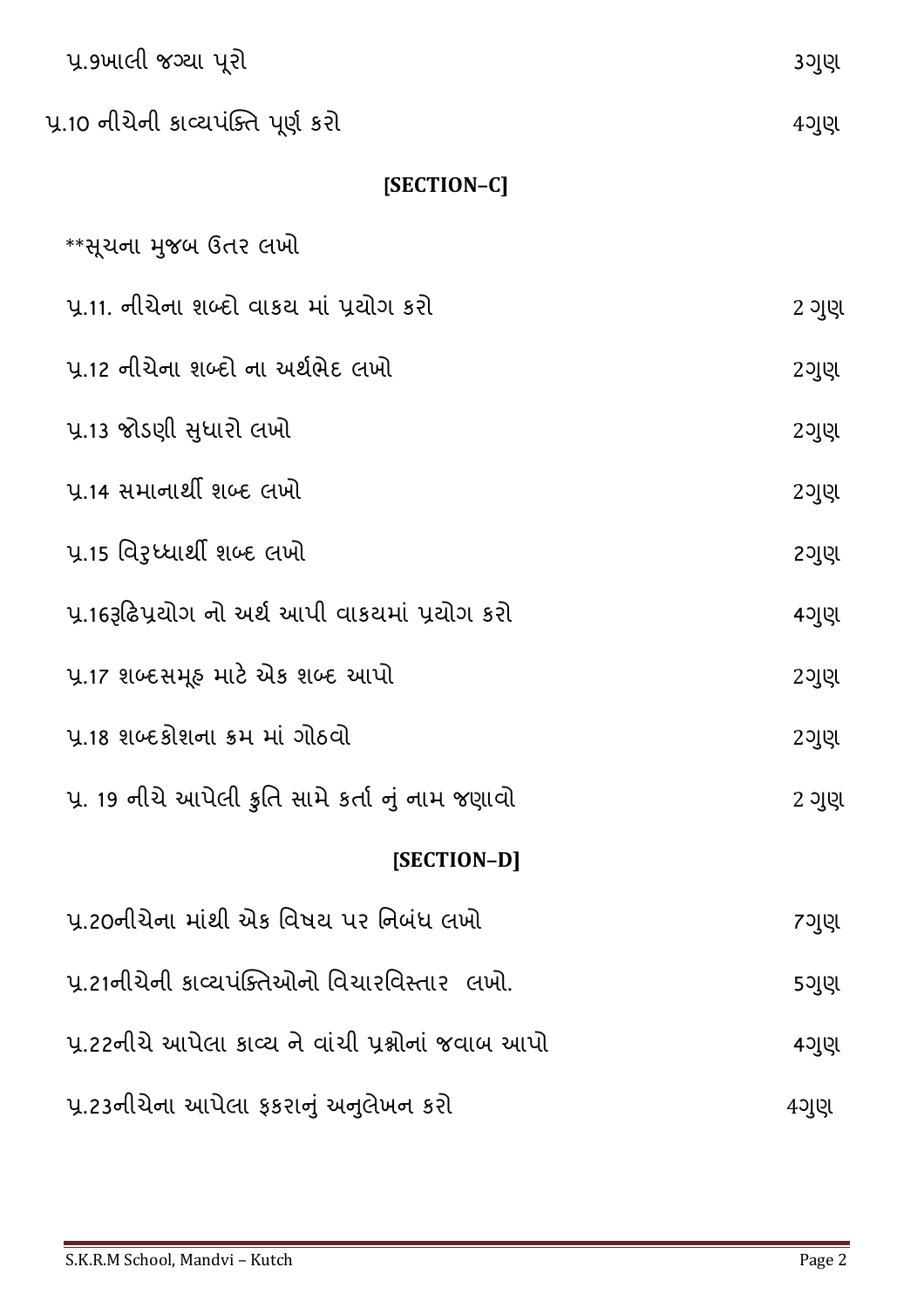# **SAKARBAI KHIMJI RAMDAS MEMORIAL ENGLISH MEDIUM SCHOOL, MANDVI - KUTCH**

### **SECOND SEMESTER EXAMINATION 2021-22**

| STD: VI        | <b>SUB: HINDI</b> |    | <b>MARKS: 80</b> |    | TIME: 3HRS   |  |
|----------------|-------------------|----|------------------|----|--------------|--|
| <b>SECTION</b> |                   | В  |                  |    | <b>TOTAL</b> |  |
| <b>MARKS</b>   | 20                | 20 | 20               | 20 | 80           |  |

#### **SECTION –A**

| प्र.1 निचे दिए गए प्रश्नों के उत्तर एक एक वाक्यो मे लिखिए:                               | [4गृण]          |
|------------------------------------------------------------------------------------------|-----------------|
| प्र.2 नीचे दिए गए प्रश्नों के उत्तर लिखिए:                                               | $[6$ गुण]       |
| प्र. 3 निम्नलिखित वाक्य किसने किससे कहे है:                                              | [4गुण]          |
| प्र-4 सही वाक्यांश चुनकर विधानों को पूर्ण कीजिए:                                         | $[3 \t{q}$ गुण] |
| प्र.5 निम्नलिखित प्रत्येक प्रश्न के उत्तर के लिए दिए गए विकल्पों में से सही विकल्प च्नकर |                 |
| उसका क्रम-अक्षर प्रश्न के सामने दिये    गए में लिखिए:                                    | [3 गुण]         |

#### **SECTION B**

| प्र.1 नीचे दिए गए प्रश्नो के उत्तर एक एक वाक्य में लिखिए:                                   | $[4 \t{q}$ गुण]   |
|---------------------------------------------------------------------------------------------|-------------------|
| प्र-2 नीचे दिए गए प्रश्नों के उत्तर दीजिए:                                                  | $[6 \t{q}$ गुण]   |
| प्र-3 निम्नलिखित प्रत्येक प्रश्न के उतर दिये गए विकल्पो में से सही विकल्प च्न कर उसका क्रम- |                   |
| अक्षर प्रश्न के सामने दिये गए _ में लिखिए:                                                  | $[3 \t{q}$ गुण]   |
| प्र-4 सही वाक्यांश चुनकर विधानों को पूर्ण कीजिए:                                            | $[3 \t{q}$ ण]     |
| प्र-5 कव्यपंक्ति पूर्ण कीजिए:                                                               | $[4 \frac{1}{2}]$ |

#### **SECTION C**

| प्र-1 निम्नलिखित शब्दों के समानार्थी शब्द लिखिए:                   | [3गृण]          |
|--------------------------------------------------------------------|-----------------|
| प्र-2 निम्नलिखित मुहावरों के अर्थ लिखिए ओर वाक्य में प्रयोग कीजिए: | $[3 \t{q}$ गुण] |
| प्र-3 रेखांकित शब्दों के लिंग बदलकर वाक्य फिर से लिखिए:            | [2 गृण]         |
| प्र.4 निम्नलिखित शब्दों के लिंग परिवर्तन कीजिए:                    | $[2 \tanh 2$    |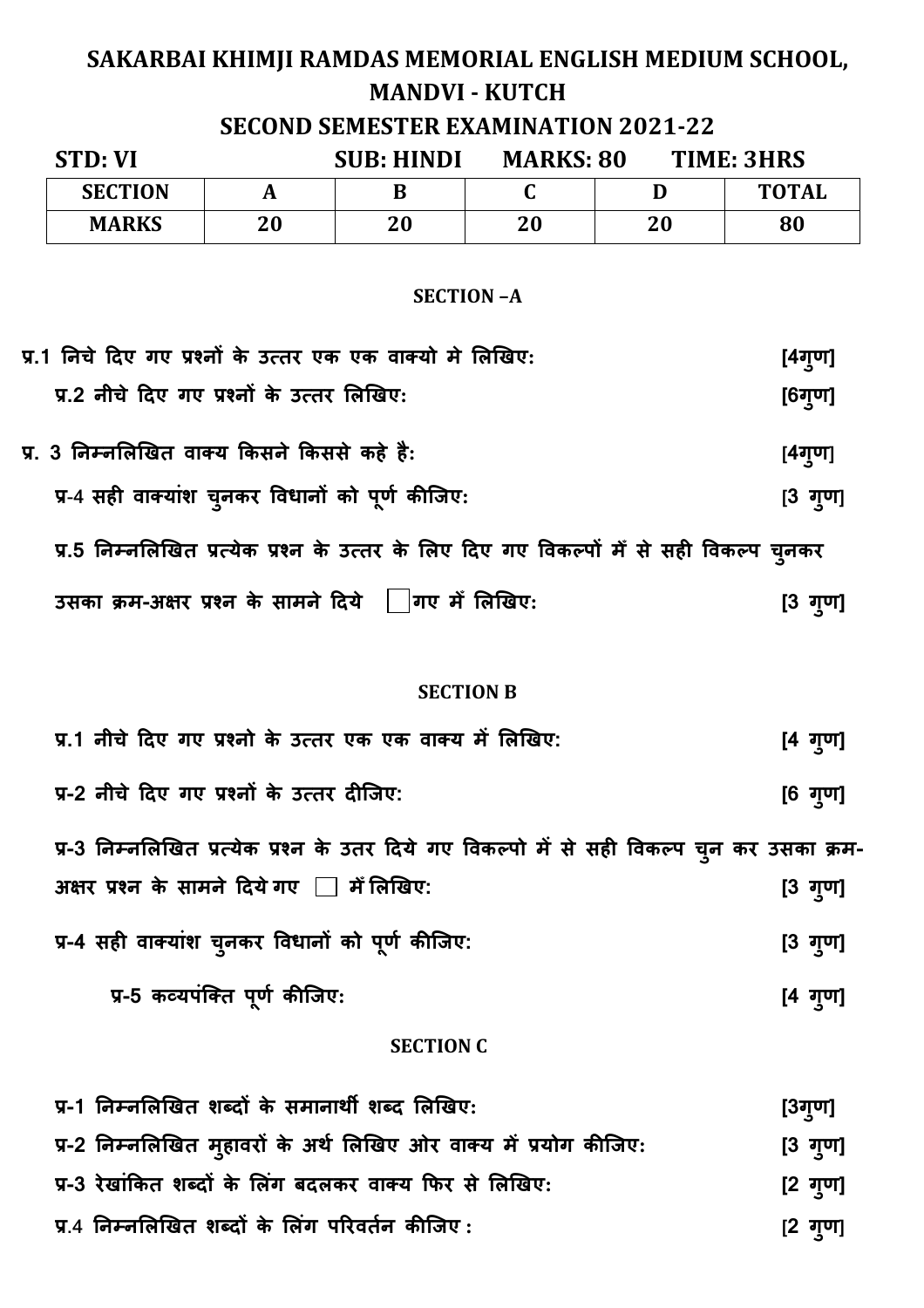| प्र-5 सही शब्द चुनकर खाली स्थान भरिए:                        |         | [3ग्ण] |
|--------------------------------------------------------------|---------|--------|
| प्र-6 निम्नलिखित शब्दों के वचन परिवर्तन कीजिए:               |         | [3ग्ण] |
| प्र-7 निम्नलिखित शब्दों के विरुद्धार्थी शब्द लिखिए:          |         | [2ग्ण] |
| प्र -8 निम्नलिखित कहावतों के अर्थ लिखकर वाक्यमे प्रयोग करे : | [2 गृण] |        |

### **SECTION - D**

| प्र-1 निम्नलिखित परिच्छेद का मातृभाषा मे [ENGLISH] अन् <b>वाद कीजिए</b> : | $[4 \t{~}$ गुण] |
|---------------------------------------------------------------------------|-----------------|
| प्र-2 निम्नलिखित परिच्छेद को पढ़कर प्रश्नों के उत्तर लिखिए:               | $[3$ ग्ण]       |
| प्र-3 किसी एक विषय पर निबंध लिखिए :                                       | [7गृण]          |
| प्र-4 किसी एक विषय पर कहानी लिखिए :                                       | $[6$ गुण]       |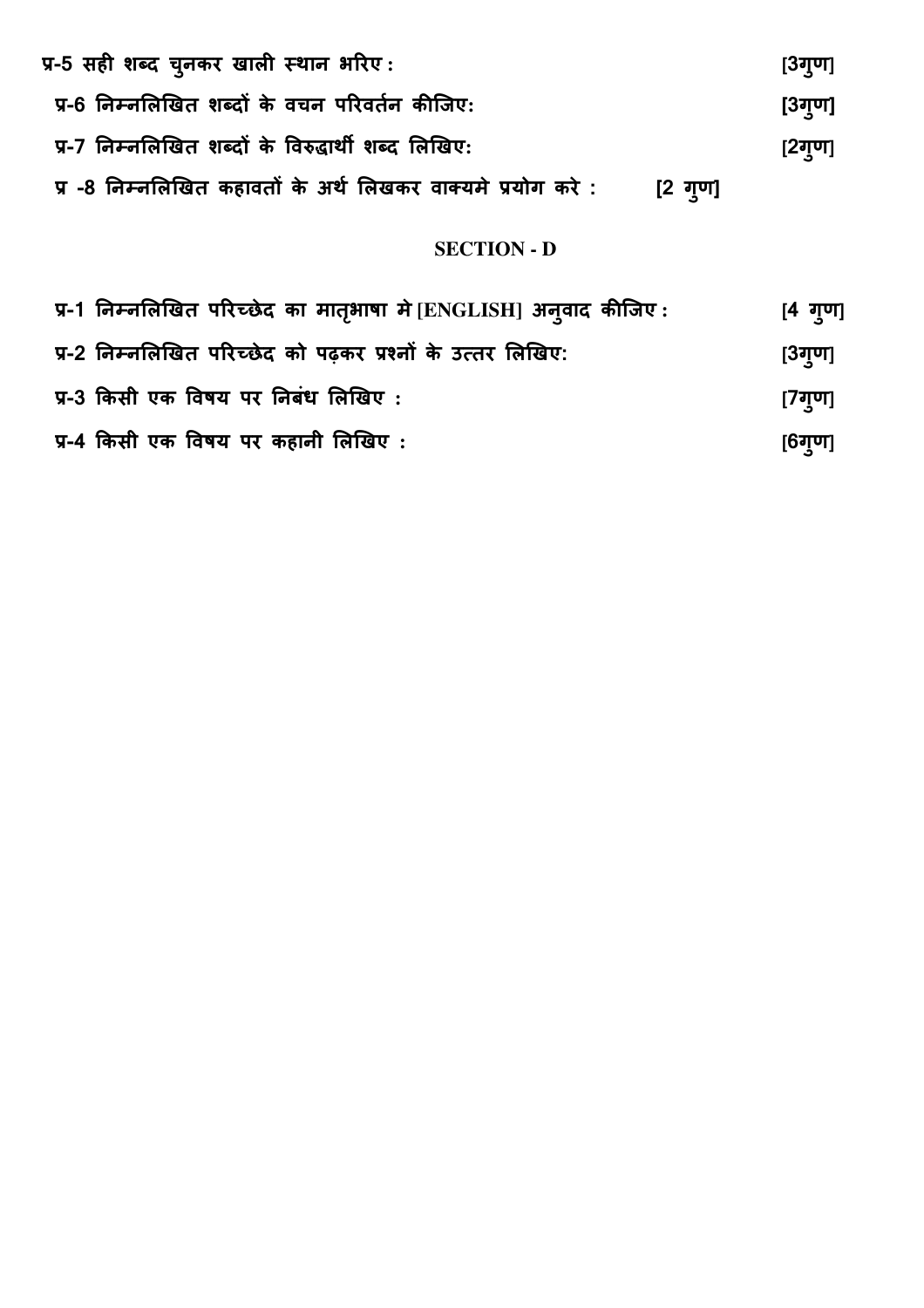### **SAKARBAI KHIMJI RAMDAS MEMORIAL SCHOOL, MANDVI-KUTCH SECOND SEMESTER EXAMINATION 2021-22 CLASS:VI SUBJECT: MATH MARKS: 80 TIME: 3 HRS**

| <b>SECTION</b> |    |    |    |    | <b>ነTAL</b> |
|----------------|----|----|----|----|-------------|
| <b>MARKS</b>   | าก | าก | חר | ำก | n n         |
|                | ΔU | ΔU | ΔU | ∠∪ | οu          |

| Ch.No | Ch. Name           | Ch.No | Ch. Name                    |
|-------|--------------------|-------|-----------------------------|
|       | <b>Decimal</b>     | 12    | <b>Ratio and proportion</b> |
| 9     | Data handling      | 13    | Symmetry                    |
| 10    | <b>Mensuration</b> | 14    | <b>Practical geometry</b>   |
| 11    | Algebra            |       |                             |

### **SECTION A**

| 1. Fill in $1x10$                          | (10) |
|--------------------------------------------|------|
| 2. True/False 1x5                          | (5)  |
| 3. MCQ 1x5                                 | (5)  |
| <b>SECTION B</b>                           |      |
|                                            |      |
| 4. Write the following fraction as decimal | (5)  |
| 5. Formula $1x5=5$                         | (5)  |
| 6. Give algebraic expression 1x5           | (5)  |
| 7. Identify the variable                   | (5)  |
| <b>SECTION C</b>                           |      |
| 8. Solve the following (any 5) 2x5         |      |

9. Convert into the given units. (any 5)  $2 \times 5$  (10)

## **SECTION D**

| 10. Construction $1x4=4$ | (4) |
|--------------------------|-----|
| 11. $Graph1x4=4$         | (4) |
| 12. Data Handling        | (4) |
| 13. Mensuration          | (4) |
| 14. Ratio Proportion     | (4) |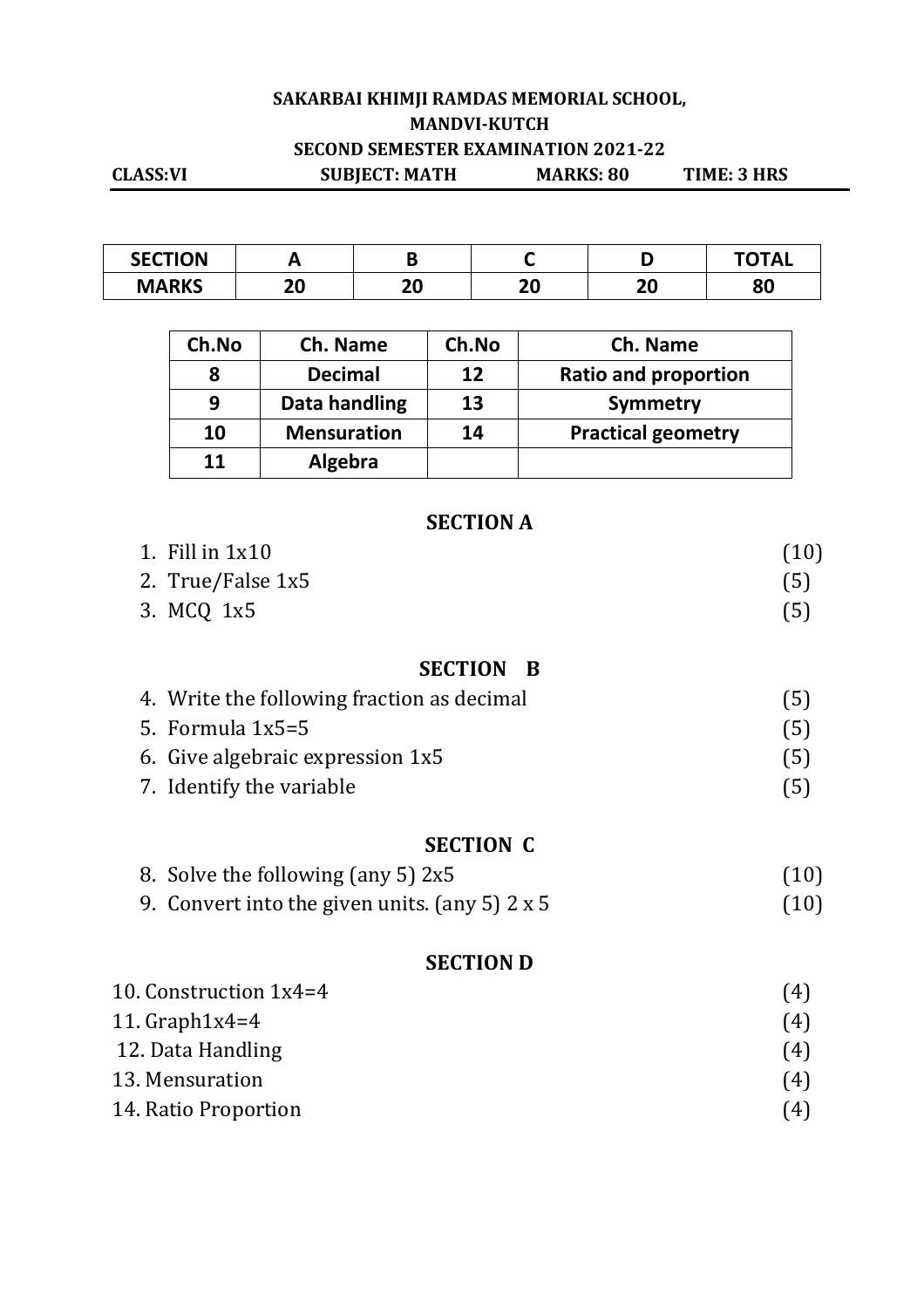## **SAKARBAI KHIMJI RAMDAS MEMORIAL ENGLISH MEDIUM SCHOOL, MANDVI KUTCH SECOND SEMESTER EXAMINATION 2021-22**

**STD: 6th SUBJECT: S.S MARKS: 80TIME: 3HRS** 

| <b>Section</b> |           | ш         | ◡   | <b>Total</b> |
|----------------|-----------|-----------|-----|--------------|
| <b>Marks</b>   | ጋ በ<br>งบ | ח ר<br>4J | ن ڪ | oΛ           |

| <b>HISTORY</b>  | <b>GEOGRAPHY</b> | <b>Civics</b> |
|-----------------|------------------|---------------|
| CH <sub>5</sub> | <b>CH11</b>      | <b>CH 16</b>  |
| CH <sub>6</sub> | <b>CH 12</b>     | <b>CH 17</b>  |
| CH <sub>7</sub> | <b>CH 13</b>     |               |
| CH <sub>8</sub> |                  |               |
|                 |                  |               |
|                 |                  |               |
|                 |                  |               |

### **SECTION-A (History)**

| Q.1 Fill in the blanks                           | (5 marks)   |
|--------------------------------------------------|-------------|
| Q.2 True or False                                | $(5$ marks) |
| Q.3 Answer the following in one or two sentences | (10 marks)  |
| Q.4 Choose the correct option                    | $(4$ marks) |
| Q.5 Shortnote                                    | $(6$ marks) |

## **SECTION-B (Civics)**

| Q.1 Fill in the blanks                                   | $(5$ marks) |
|----------------------------------------------------------|-------------|
| Q.2 True or False                                        | $(4$ marks) |
| Q.3 Match the pair                                       | $(5$ marks) |
| Q.4 Answer the following in one or two sentences $(1x5)$ | $(5$ marks) |
| $Q.5$ Answer the question $(3x2)$                        | $(6$ marks) |

## **SECTION-C (Geography)**

| 0.1 Fill in the blanks                           | $(5$ marks)          |
|--------------------------------------------------|----------------------|
| Q.2 Answer the following in one or two sentences | $(10 \text{ marks})$ |
| Q.3 Match the pair                               | $(5$ marks)          |
| 0.4 True or false.                               | $(5$ Marks)          |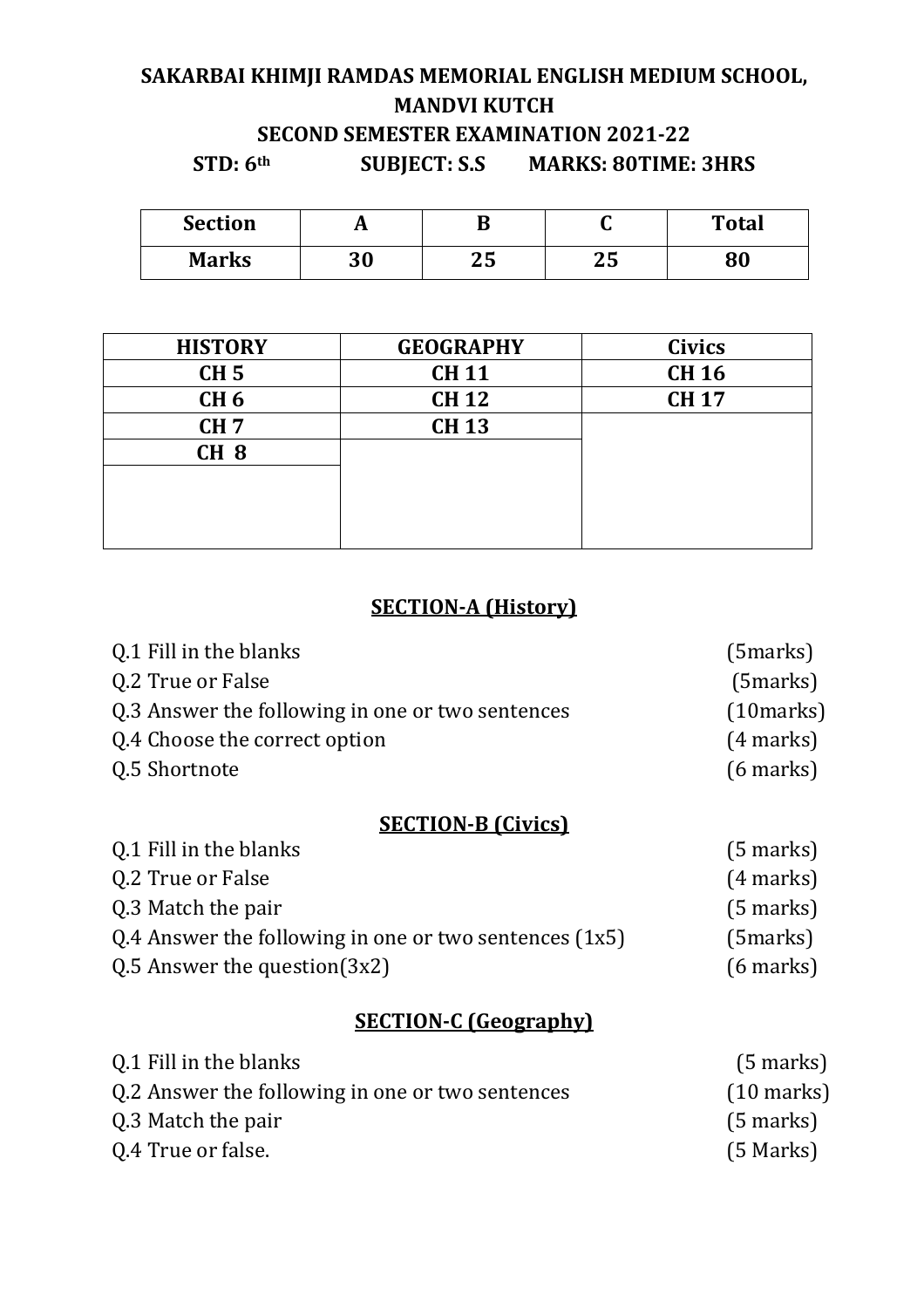## **SAKARBAI KHIMJI RAMDAS MEMORIAL (ENG. MED) SCHOOL**

## **SECOND SEMESTER EXAMINATION 2021-22**

| STD: 6th                                                                   |         |                  | <b>SUBJECT: SANSKRIT MARKS: 40</b>                             |         | <b>TIME: 2HRS</b>  |                |
|----------------------------------------------------------------------------|---------|------------------|----------------------------------------------------------------|---------|--------------------|----------------|
| <b>SECTION</b><br><b>MARKS</b>                                             | A<br>10 | B<br>10          | $\mathbf C$<br>10                                              | D<br>10 | <b>TOTAL</b><br>40 |                |
|                                                                            |         |                  | <b>Syllabus: As Per Second Semester Textbook and Workbook.</b> |         |                    |                |
|                                                                            |         | <b>SECTION A</b> |                                                                |         |                    |                |
| Q.1 (A) Translate the following paragraph into English (any one)           |         |                  |                                                                |         |                    | 5              |
| (B) Choose the correct answer                                              |         |                  |                                                                |         |                    | 5              |
|                                                                            |         | <b>SECTION B</b> |                                                                |         |                    |                |
| Q.2(A)Answer the following questions in one sentence in English (any 4)    |         |                  |                                                                |         |                    | 4              |
| (B) Answer the following questions in one sentence in Sanskrit (any three) |         |                  |                                                                |         |                    | 3              |
| (C) Write English meaning of the following Sanskrit words.                 |         |                  | 3                                                              |         |                    |                |
|                                                                            |         | <b>SECTION C</b> |                                                                |         |                    |                |
| Q.3 (A) Put $\sqrt{$ or x                                                  |         |                  |                                                                |         |                    | $\overline{4}$ |
| (B) Fill in the blanks with correct words                                  |         |                  |                                                                |         |                    | $\overline{4}$ |
| (C) Find out the true synonyms of the Sanskrit words.                      |         |                  | $\overline{2}$                                                 |         |                    |                |

### **SECTION D**

| Q.4 (A) Match the pair                                                              |           |
|-------------------------------------------------------------------------------------|-----------|
| (B)Complete the following slokas (any one)                                          |           |
| (C) Construct sentences using the words from the brackets in place of the<br>words. | underline |